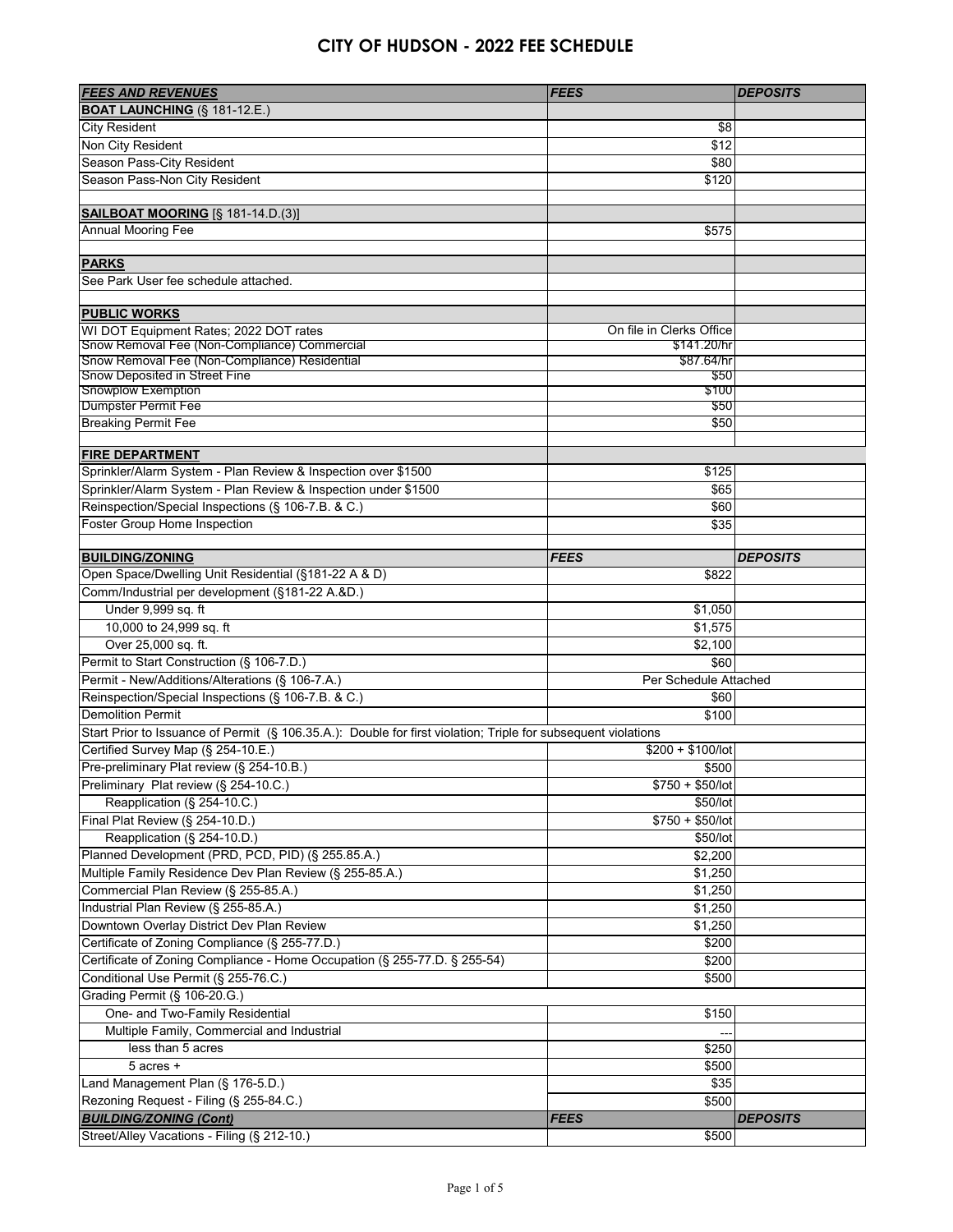| Easment Release Request (stormwater, pedestrian, access, etc.)                  | \$300                           |                 |
|---------------------------------------------------------------------------------|---------------------------------|-----------------|
| Zoning Bd. Of Appeals - Hearing/Filing (§ 255-91.B.)                            | \$500 one family residential,   |                 |
|                                                                                 | \$750 multi-family & non-       |                 |
|                                                                                 | residential per appeal/variance |                 |
|                                                                                 | requested                       |                 |
|                                                                                 |                                 |                 |
|                                                                                 |                                 |                 |
| Annexation (§ 9-7.)                                                             | \$1,000                         | \$5000+         |
| Nonconforming Use Change (§255-7)                                               | \$200                           | \$200           |
| Impact Fees (§ 254-12.D.)                                                       | Per Schedule                    |                 |
| <b>Zoning Verification Letter Request</b>                                       | \$50/Lot                        |                 |
| Development Information Meeting Mailing (§ 255-86.1)                            | \$1/mailing address             |                 |
| City Engineer Development Charge Back                                           | \$102.50/hr                     |                 |
|                                                                                 |                                 |                 |
| <b>SEWER CONNECTION CHARGE (§ 198-10.E.1)</b>                                   |                                 |                 |
| Per Table Per Equivalency                                                       | See Table Ordinance             |                 |
|                                                                                 |                                 |                 |
| <b>REFUSE/RECYCLABLE COLLECTION FEES (§ 207-9.)</b>                             |                                 |                 |
| Refuse/Recyclclable Collection Fees                                             | Per Schedule                    |                 |
|                                                                                 |                                 |                 |
| <b>IMPACT FEES See CODE 254-12</b>                                              |                                 |                 |
| Water                                                                           |                                 |                 |
| Per Meter Size                                                                  | Per Schedule                    |                 |
| <b>Storm Sewer</b>                                                              |                                 |                 |
| Trunk Storm Sewer - Per Land Use and Acreage                                    | Per Schedule                    |                 |
|                                                                                 |                                 |                 |
| <b>LICENSES</b>                                                                 | <b>FEES</b>                     | <b>DEPOSITS</b> |
| <b>AMUSEMENT DEVICES (§ 96-1.)</b>                                              |                                 |                 |
| <b>Amusement Device Registration</b><br>per year/per devise                     | \$10                            |                 |
| Amusement Owner's License                                                       | \$25                            |                 |
| per year                                                                        |                                 |                 |
| <b>BOWLING ALLEY (§ 96-3.)</b>                                                  |                                 |                 |
| Bowling Alley per lane                                                          | \$5                             |                 |
|                                                                                 |                                 |                 |
| <b>BEER AND LIQUOR LICENSES (§ 145-7.)</b>                                      |                                 |                 |
| Class "A" Beer                                                                  | \$50                            |                 |
| "Class A" Liquor                                                                | \$500                           |                 |
| Class "B" Beer                                                                  | \$100                           |                 |
| "Class B" Liquor                                                                | \$500                           |                 |
| Class "B" Wine Only (Winery)                                                    | \$500                           |                 |
| "Class C" Wine                                                                  | \$100                           |                 |
| Picnic Beer/Wine                                                                | \$10                            |                 |
| Provisional License Class "A" Beer, "Class A" Liquor, Class "B" Beer, "Class B" |                                 |                 |
| Liquor, "Class C" Wine                                                          | \$20                            |                 |
|                                                                                 |                                 |                 |
| Reserve Liquor License                                                          | \$10,000                        |                 |
| <b>Agent Change</b>                                                             | \$20                            |                 |
| Background Check (each)                                                         | \$10                            |                 |
| <b>Publication Fee</b>                                                          | \$25                            |                 |
| <b>Group Publication Fee</b>                                                    | $\sqrt[6]{5}$                   |                 |
| <b>Transfer of License Location</b>                                             | \$10                            |                 |
|                                                                                 |                                 |                 |
| <b>OPERATOR'S LICENSE (§ 145-17.)</b>                                           |                                 |                 |
| Bartender (2 years) (Includes Background Check)                                 | \$50                            |                 |
| Provisional Operator's License (60 days) (Includes Background Check)            | \$15                            |                 |
|                                                                                 |                                 |                 |
| Temporary Operator's License (14 days) (Includes Background Check)              | \$25                            |                 |
|                                                                                 |                                 |                 |
| Background Check/Licensee (Required)                                            | \$10                            |                 |
| Duplicate License                                                               |                                 |                 |
|                                                                                 | \$10                            |                 |
| <b>PEDAL TOUR QUAD. LICENSE (§222)</b>                                          |                                 |                 |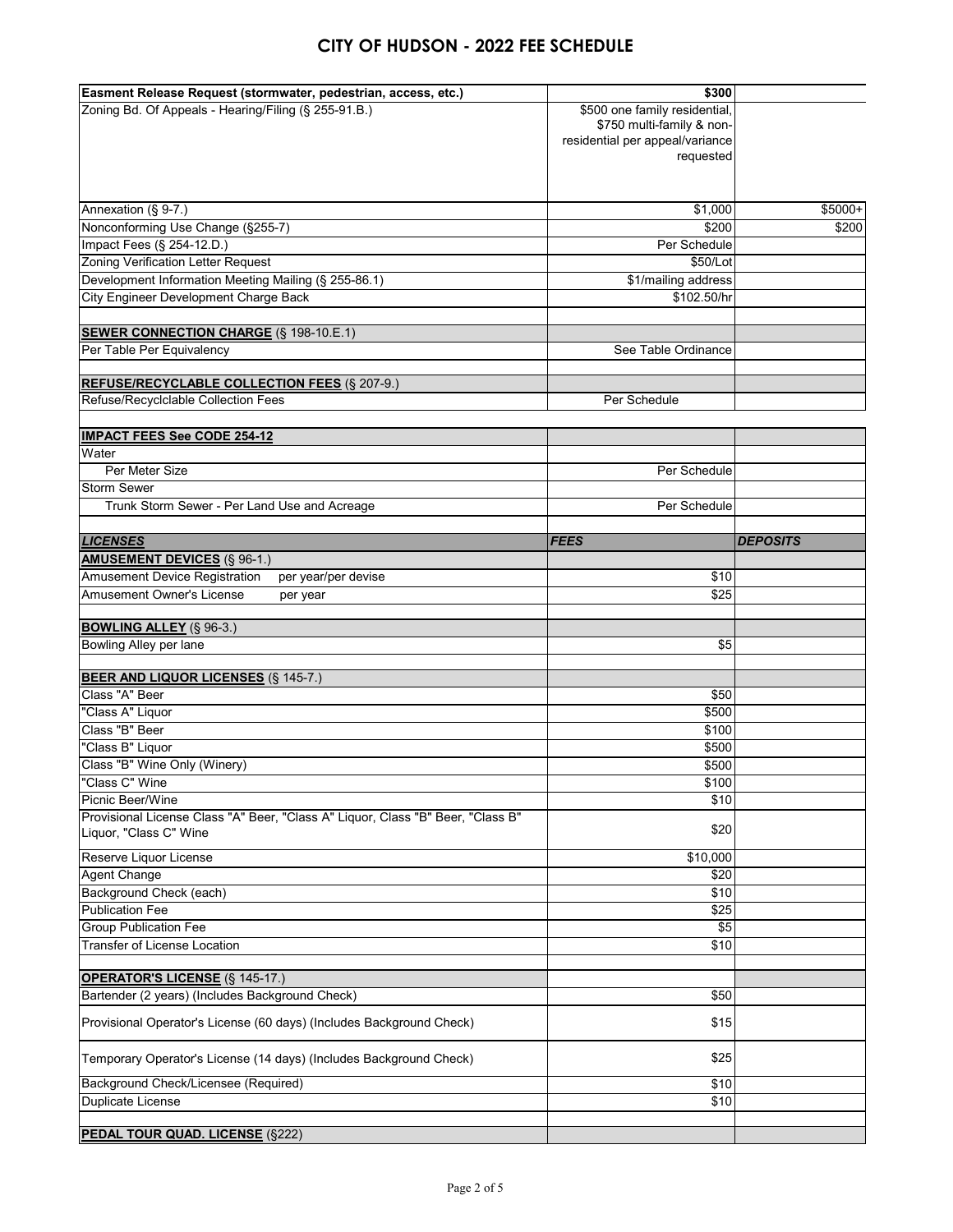| Pedal Tour Quad License (Includes 1st Cab)                     | \$100          |                 |
|----------------------------------------------------------------|----------------|-----------------|
| Each additional cab                                            | \$25           |                 |
|                                                                |                |                 |
| <b>LICENSES (Cont)</b>                                         | <b>FEES</b>    | <b>DEPOSITS</b> |
| <b>PEDALCAB LICENSE (§221-2)</b>                               |                |                 |
| Pedal Cab License (Includes 1st cab)                           | \$100          |                 |
| Each additional cab                                            | \$25           |                 |
|                                                                |                |                 |
| <b>PEDALCAB DRIVER'S LICENSE (§221-2)</b>                      |                |                 |
| Pedal Cab Driver's License                                     | \$10           |                 |
| Background Check/Driver (Required)                             | \$10           |                 |
|                                                                |                |                 |
| <b>CIGARETTE-TOBACCO LICENSE (§ 225-6.)</b>                    |                |                 |
| Cigarette - Tobacco License (Annual)                           | \$100          |                 |
|                                                                |                |                 |
| <b>DIRECT SELLER/TRANSIENT MERCHANT/ (§ 124-6.C.)</b>          |                |                 |
| <b>Direct Seller/Transient Merchant</b>                        | \$100          |                 |
| Investigation Fee (Included in Cost)                           | \$40           |                 |
| Registration Fee (Included in Cost)                            | \$60           |                 |
|                                                                |                |                 |
| <b>DOGS</b> (§ 99-4.)                                          |                |                 |
| Spayed/neutered<br>per year                                    | \$10           |                 |
| Un-spayed/un-neutered<br>per year                              | \$20           |                 |
|                                                                |                |                 |
| <b>CHICKENS</b>                                                |                |                 |
| First year                                                     | \$50           |                 |
| Yearly renewal                                                 | \$20           |                 |
|                                                                |                |                 |
| <b>GOATS</b>                                                   |                |                 |
| 30 day license                                                 | \$25           |                 |
|                                                                |                |                 |
| <b>BEEKEEPING (§ 99-23)</b>                                    |                |                 |
| First year                                                     | \$40           |                 |
| Yearly renewal                                                 | \$20           |                 |
|                                                                |                |                 |
| <b>SHORT TERM HOME RENTAL LICENSE (§ 141-6)</b>                |                |                 |
| Short Term Home Rental License per year                        | \$250          |                 |
|                                                                |                |                 |
| <b>REFUSE HAULER LICENSE</b>                                   |                |                 |
| <b>Refuse Hauler License</b>                                   | \$100          |                 |
|                                                                |                |                 |
| <b>SEWER CLEANER LICENSE (§ 198-9.C.)</b>                      |                |                 |
| Sewer Cleaner License                                          | \$50           |                 |
|                                                                |                |                 |
| <b>SEPTIC TANK HAULER LICENSE (§ 198-9.C.)</b>                 |                |                 |
| Septic Tank Hauler License                                     | \$50           |                 |
|                                                                |                |                 |
| <b>TAXICAB</b> (§ 220-5.)                                      |                |                 |
| Taxicab License (first vehicle)                                | \$100          |                 |
| each additional vehicle                                        | \$25           |                 |
| Taxicab Driver's License (§ 220-10.)                           | \$10           |                 |
| <b>Background Check/Driver</b>                                 | \$10           |                 |
|                                                                |                |                 |
| <b>SPECIAL EVENT PERMIT</b>                                    |                |                 |
| <b>Special Event Permit</b>                                    | \$100          |                 |
|                                                                | \$250 New ONLY |                 |
| <b>SECONDHAND JEWELRY, ARTICLE</b>                             |                |                 |
| PAWNBROKER, MALL OR FLEA MARKET (§ 184-11.)                    |                |                 |
| Secondhand Jewelry Dealer's License                            | \$30           |                 |
| Secondhand Article Dealer's License                            | \$28           |                 |
| Secondhand Article Dealer Mall or Flea Market License (2 yrs.) | \$165          |                 |
| Pawnbroker's License                                           | \$210          |                 |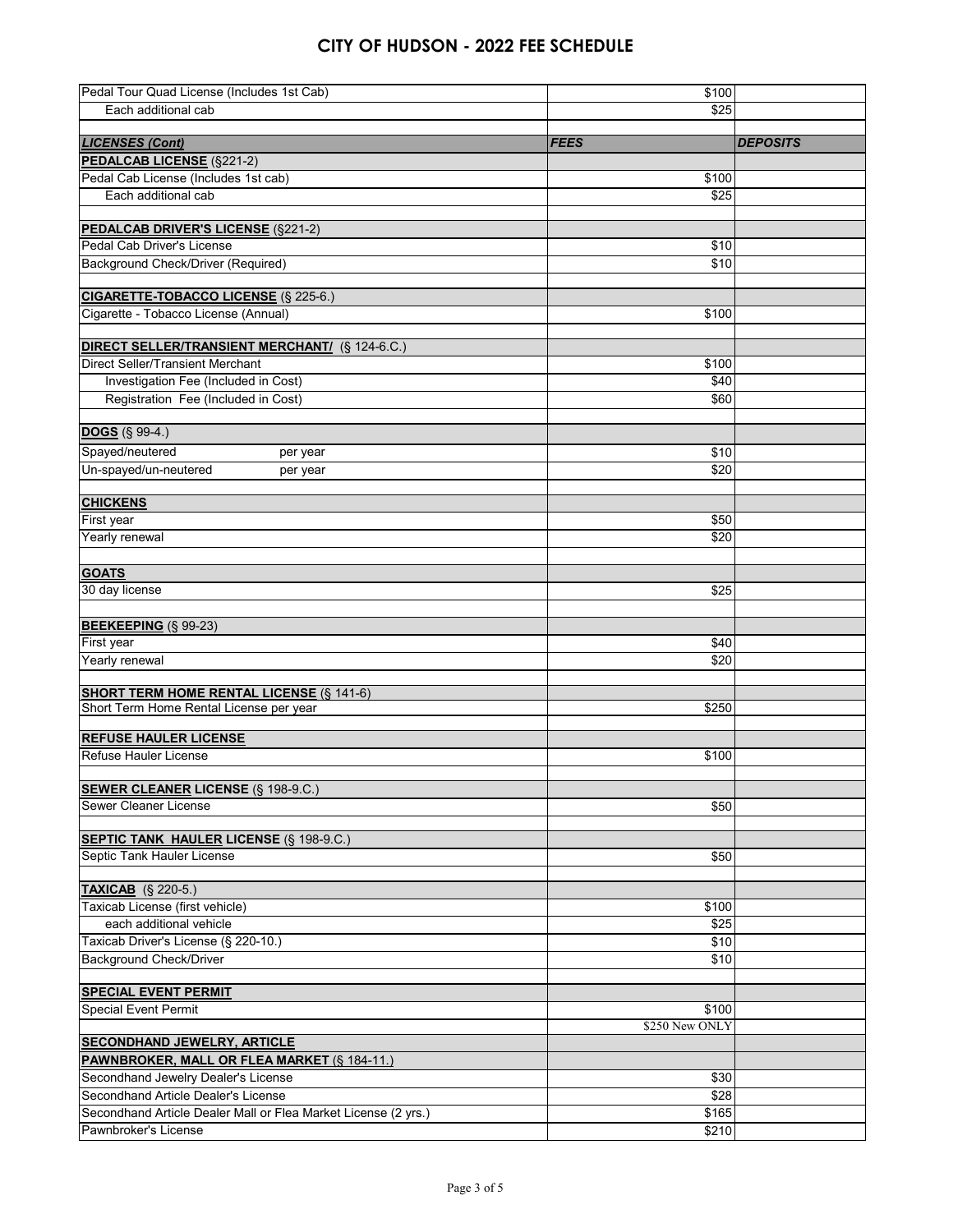| <b>PERMITS</b>                                                                              | <b>FEES</b>                     | <b>DEPOSITS</b> |
|---------------------------------------------------------------------------------------------|---------------------------------|-----------------|
| <b>FENCE</b> (§ 106-16.B.)                                                                  |                                 |                 |
| Fence permit request                                                                        | \$50                            |                 |
| Fences requiring an easement agreement                                                      | \$100                           |                 |
|                                                                                             |                                 |                 |
| <b>DUMPSTER</b> [§ 212-6.D.(3)]                                                             |                                 |                 |
| Dumpster per week                                                                           | \$200                           |                 |
|                                                                                             |                                 |                 |
| <b>TENT AND AIR SUPPORTED STRUCTURE (§ 255-74.E.)</b>                                       |                                 |                 |
| Tent and Air Supported Structure                                                            | \$25                            |                 |
|                                                                                             |                                 |                 |
| <b>BARRICADE-BLOCK PARTY</b>                                                                |                                 |                 |
| Barricade-Block Party (1-4 barricades delivered) \$5/every additional                       | \$25                            |                 |
| <b>BREAKING STREET, SIDEWALK, CURB &amp; GUTTER (§ 212.2)</b>                               |                                 |                 |
| Breaking Street, Sidewalk, Curb & Gutter                                                    | \$50                            |                 |
|                                                                                             |                                 |                 |
| <b>RETAINING WALL PERMIT</b>                                                                |                                 |                 |
| <b>Retaining wall Permit</b>                                                                | \$100 + inspection costs        |                 |
|                                                                                             |                                 |                 |
| SIGN-NEW/TEMP/RE-FACED EXISTING /BANNER/BALLOON (§202.9)                                    |                                 |                 |
| Sign-New/Temp/Re-faced existing/Banner/Balloon                                              | \$50                            |                 |
|                                                                                             |                                 |                 |
| <b>SATELLITE TV DISH (§ 255-44.B.)</b>                                                      |                                 |                 |
| Satellite TV Dish                                                                           | \$10                            |                 |
|                                                                                             |                                 |                 |
| <b>JUNKED VEHICLE STORAGE (§ 237-3.)</b>                                                    |                                 |                 |
| Junked Vehicle Storage                                                                      | \$25                            |                 |
|                                                                                             |                                 |                 |
| <b>FIREWORKS PARAPHERNALIA (§ 132-3.A.)</b><br>Fireworks Paraphernailia                     | \$300                           |                 |
|                                                                                             |                                 |                 |
| <b>PARKING</b> (§ 235-35.C.)                                                                |                                 |                 |
| Monthly (Tax included)                                                                      | \$10                            |                 |
| Yearly passes (Tax included)                                                                | \$100                           |                 |
| Parking Meter/per day (Tax included)                                                        | \$5                             |                 |
| Downtown Employee Permits *                                                                 | \$10/month or \$100 annually    |                 |
| * (Must provide proof of occupancy with a downtown employer)                                |                                 |                 |
| Other downtown permits not for employees                                                    | \$20/month or \$200 annually    |                 |
| Parking per hour (one-hour minimum)                                                         | \$0.50                          |                 |
|                                                                                             |                                 |                 |
| <b>OVERPARKED, PARKING METER OR PAY STATION SPACE</b><br><b>First Violation in 24 hours</b> | \$15                            |                 |
| Fees double when no paid within the first 10 days of the date of infraction                 |                                 |                 |
| Fees double again when not paid within 30 days of the date of infraction                    |                                 |                 |
|                                                                                             |                                 |                 |
| <b>OTHER PARKING VIOLATIONS</b>                                                             |                                 |                 |
| Double Parked vehicle<br>Parked at fire plug                                                | \$20<br>\$50                    |                 |
| Fire Lane parking                                                                           | \$50                            |                 |
| <b>Blocking Driveway</b>                                                                    | \$20                            |                 |
| Prohibited by official signs                                                                | \$20                            |                 |
| Improper parking                                                                            | \$20                            |                 |
| Yellow line<br>Boat Launch parking violation                                                | \$20<br>\$30                    |                 |
| 24 Hour Parking violation                                                                   | \$25                            |                 |
| Handicap Parking                                                                            | \$100                           |                 |
|                                                                                             |                                 |                 |
| <b>RECREATIONAL WATER EQUIPMENT VEHICLE PARKING</b>                                         |                                 |                 |
| Parking an empty trailer for boats, jet skis, kayaks, canoes or other types of              | \$50 + towing fees & applicable |                 |
| recreational water equipment/vehicles                                                       | court costs                     |                 |